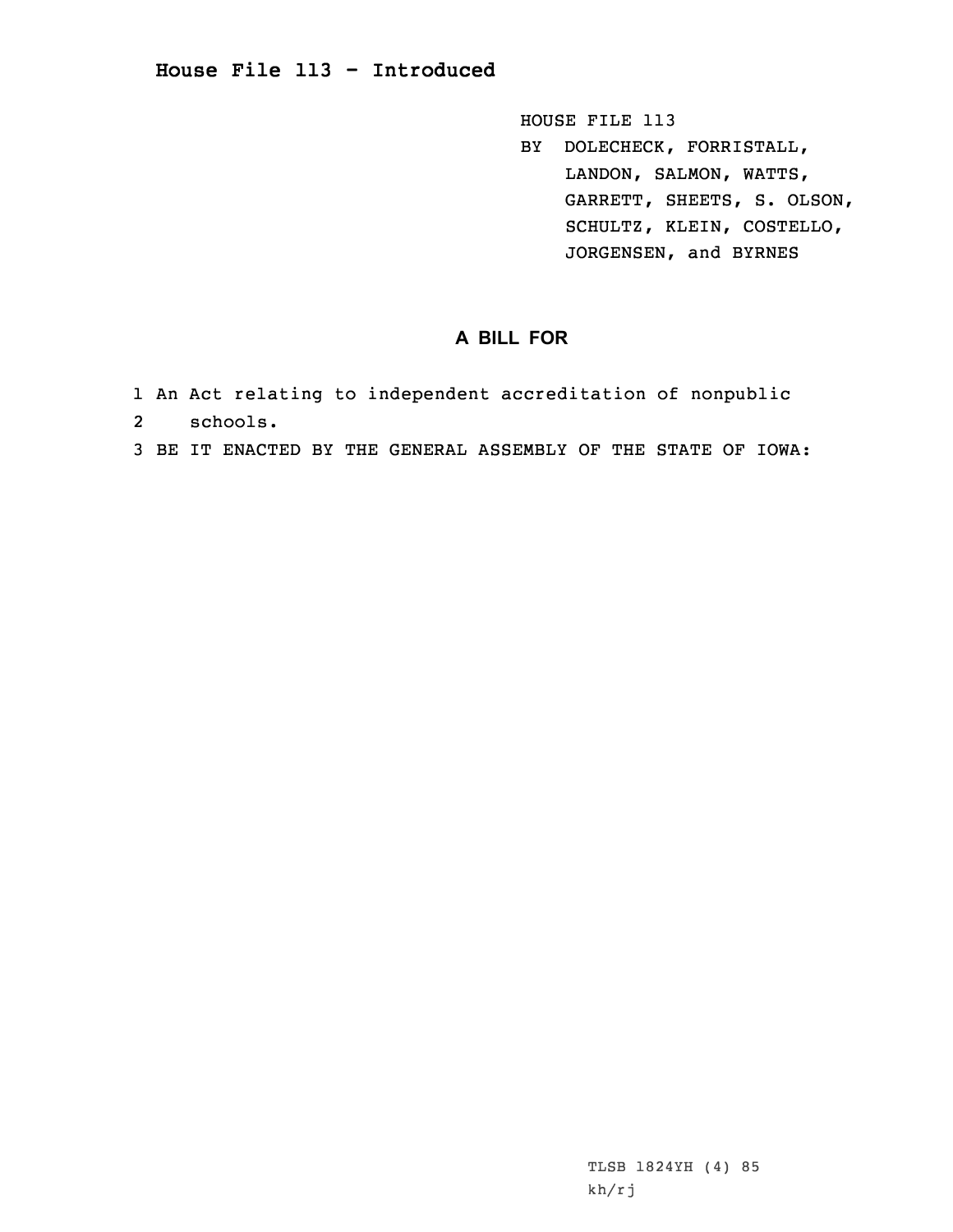1 Section 1. Section 256.11, Code 2013, is amended by adding 2 the following new subsection:

 NEW SUBSECTION. 16. *a.* Notwithstanding subsections 1 through 12, <sup>a</sup> nonpublic school may be accredited by an approved independent accrediting agency as provided in this subsection instead of by the state board. The department shall maintain <sup>a</sup> list of approved independent accrediting agencies comprised of at least six regional or national nonprofit, nongovernmental agencies recognized in the education community as reliable authorities concerning the quality of education offered by <sup>a</sup> school and shall publish the list of independent accrediting agencies on the department's internet site. The list shall include but not be limited to the north central association commission on accreditation and school improvement, the independent schools association of the central states, the association of christian schools international, christian schools international, the evangelical lutheran education association of the evangelical lutheran church in America, and the national accreditation commission of the lutheran church —— Missouri synod.

21 *b.* <sup>A</sup> nonpublic school that participates in the accreditation process offered by an independent accrediting agency on the approved list published pursuant to paragraph *"a"* shall be deemed to meet the education standards of this section. However, such <sup>a</sup> school shall comply with statutory health and safety requirements for school facilities.

 *c.* If the department takes preliminary action to remove an independent accrediting agency from the approved list published on its internet site pursuant to paragraph *"a"*, the department shall, at least one year prior to removing the agency from the approved list, notify <sup>a</sup> nonpublic school participating in the accreditation process offered by the agency of the department's intent to remove the agency from its approved list of independent accrediting agencies. The notice shall also be posted on the department's internet site and shall contain the

-1-

LSB 1824YH (4) 85  $kh/rj$  1/3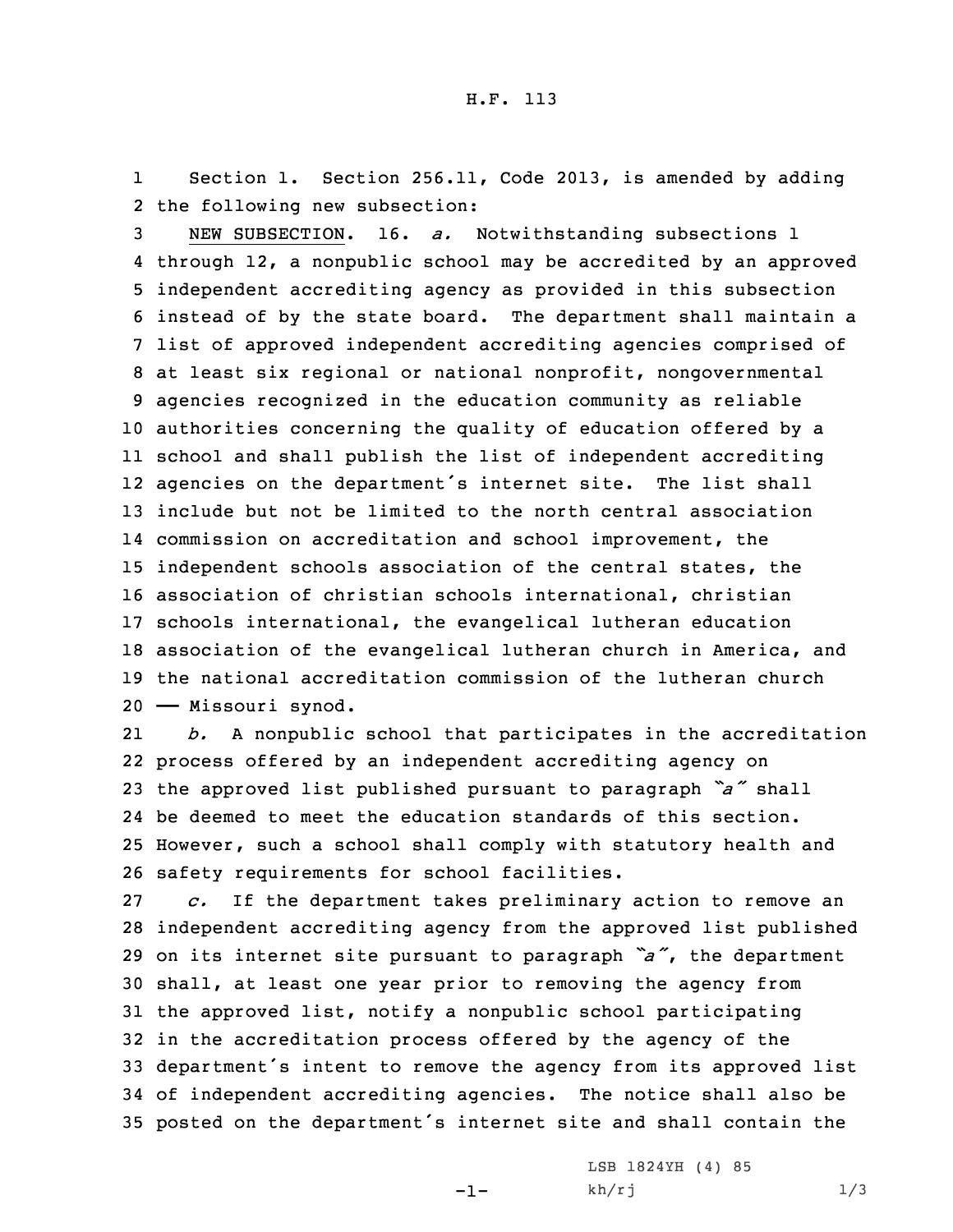proposed date of removal. The nonpublic school that received notification shall attain accreditation under this subsection or subsections 1 through 12 not later than one year following the date on which the department removes the agency from its list of independent accrediting agencies.

 *d.* If the department takes preliminary action to remove an independent accrediting agency that is specified in paragraph *"a"* from the approved list published pursuant to paragraph *"a"*, the department shall submit to the general assembly the department's findings and recommendations for statutory change to effect removal of the agency from the approved list. 12EXPLANATION

 This bill establishes an alternative to the accreditation of nonpublic schools by the state board of education by requiring the department of education to maintain <sup>a</sup> list of approved independent accrediting agencies comprised of at least six regional or national nonprofit, nongovernmental agencies recognized in the education community as reliable authorities concerning the quality of education offered by <sup>a</sup> school, and to publish the list of independent accrediting agencies on the department's internet site. <sup>A</sup> nonpublic school that participates in the accreditation process offered by an independent accrediting agency on the list published by the department shall be deemed to meet the education standards of Code section 256.11. However, such <sup>a</sup> school shall comply with statutory health and safety requirements for school facilities. The list shall include the north central association commission on accreditation and school improvement, the independent schools association of the central states, the association of christian schools international, christian schools international, the evangelical lutheran education association of the evangelical lutheran church in America, and the national accreditation commission of the lutheran church —— Missouri synod.

35 If the department takes preliminary action to remove an

 $-2-$ 

LSB 1824YH (4) 85  $kh/rj$  2/3